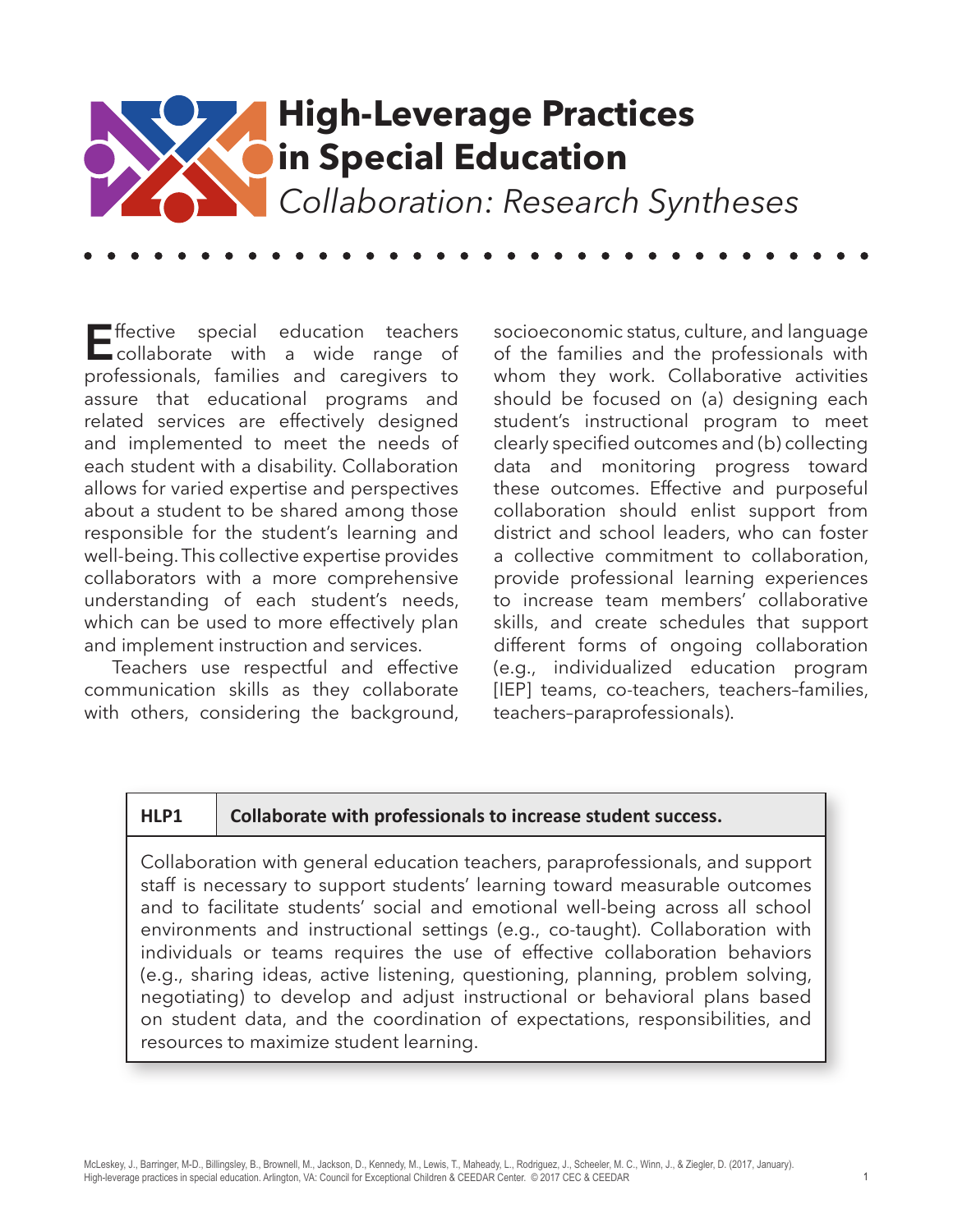

Collaboration is broadly recommended in special education for accomplishing a wide range of goals, including determining eligibility for services, delivering instruction, ensuring support through paraprofessionals, and resolving student and programmatic issues (see Burns, Vanderwood, & Ruby, 2005). However, collaboration is ethereal in that it is never an end in itself, instead operating as a culture or a means through which any goal can be reached. Collaboration often is indirectly fostered among members of a school work group by arranging time for participants to meet face-to-face, guiding them through the development of positive professional relationships, establishing explicit and implicit procedures for working together, and teaching them about school programs that rely on collaborative interactions (e.g., teams, co-teaching). Collaboration is not explicitly mandated in the Individuals With Disabilities Education Act (IDEA), nor is it generally part of formal policies related to educating students with disabilities, but the requirements of the law and established school practices strongly infer that it is through collaboration that the effective education of students with disabilities is achieved.

Asked to define *collaboration*, a typical response is "working together." However, a nuanced understanding suggests that collaboration is more about how individuals share their work, and it is characterized by voluntariness, mutual goals, parity, shared responsibility for critical decisions, joint accountability for outcomes, and shared resources (Friend & Cook, 2017). It is also developmental, growing over time as participants increase their trust of one another and create a sense of professional community. It is not surprising that research on collaboration is constrained by its elusive nature, by its innumerable applications, and by the number of variables that contribute to its existence.

# *Research Support*

Research related to collaboration has consisted largely of anecdotal reports and surveys of individuals' perceptions about their collaborative experiences, including the importance of administrative support and the effect on student outcomes, often seasoned with advice for implementing collaborative strategies and exhortations about their importance. However, a handful of studies have examined collaboration with a more precise lens; these can be grouped into three categories: (a) those that broadly analyze the relationship between the presence of collaboration and student outcomes, (b) those that consider the effect of specific collaborative school structures, and (c) those that investigate specific components of collaboration.

Researchers have for many years studied schools in which students with disabilities (usually those with learning disabilities, other health impairment/ADHD, or autism spectrum disorder) outperform similar students in other locales, seeking common characteristics that contribute to their success. Collaborative culture or high value on collaboration is a typical finding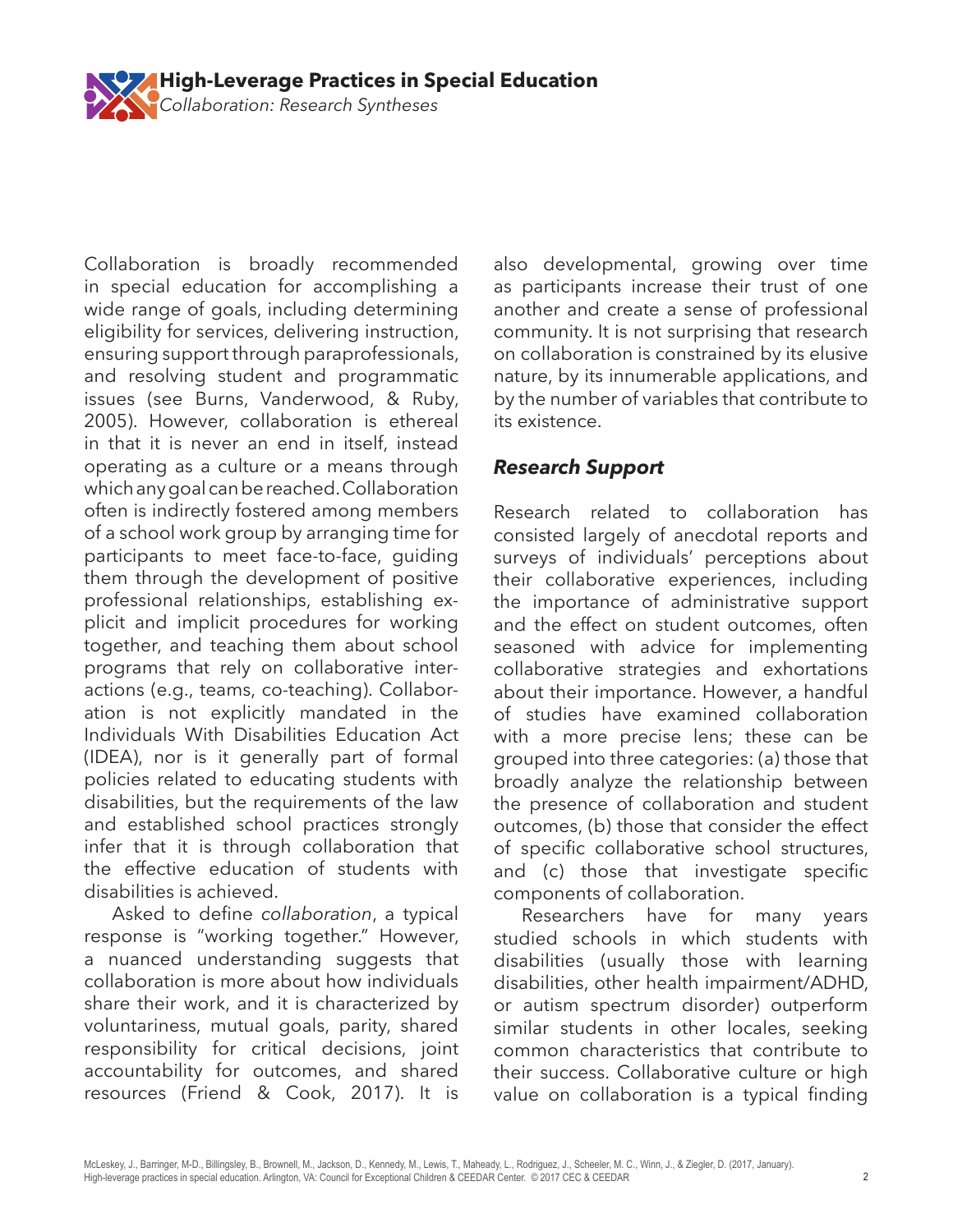

**High-Leverage Practices in Special Education** 

2002; Huberman, Navo, & Parrish, 2012). Attention has turned recently to analyzing whether specific aspects of collaboration are associated with such positive results. For example, in a study that included more than 9,000 teacher observations over 2 years as well as administrative and student data, Ronfeldt, Farmer, McQueen, and Grissom

*Collaboration: Research Syntheses*

 $(2015)$ -accounting for factors that might lead to spurious correlational associations—found that teachers participating

more frequently and with more satisfaction in team activities, especially those related to assessments, produced relatively higher student achievement than teachers with less frequent and less satisfying team interactions. Ronfeldt et al. concluded that a causal relationship exists between collaboration and student outcomes.

The two most common school structures presumed to rely on collaboration are coteaching and teams. Co-teaching research generally has found strong support among teachers but mixed results for students (Murawski & Swanson, 2001; Scruggs, Mastropieri, & McDuffie, 2007). The most recent examination of the co-teaching research literature, an analysis of six coteaching and inclusion research syntheses, concluded that when general educators and special educators work closely to coordinate the delivery of curriculum and have resources such as time to plan, small positive effects on student academic outcomes are achieved (Solis, Vaughn,

Swanson, & McCulley, 2012). A related study supported this conclusion, finding that elementary-age students with disabilities in co-taught classes made significant educational progress while those in separate special education classroom settings did not, the gap between the two groups widening across time (Tremblay, 2013).

Similarly, collaboration has been

associated with positive outcomes on studentcentered problem-solving teams (Sheridan et al., 2004). However, much

of the research on teams has focused on their general characteristics, including the importance of member interdependence, individual accountability, satisfaction of member needs, clarity of roles and expectations, and diversity of expertise among team members (e.g., Park, Henkin, & Egley, 2005). Other variables considered include teacher empowerment (Rafoth & Foriska, 2006) and the positive association of professional familiarity with team effectiveness (Killumets, D'Innocenzo, Maynard, & Mathieu, 2015).

Communication skills are key building blocks for collaboration; participants' verbal and nonverbal skills largely define whether collaboration can occur. For example, relatively equal amounts of talk by participants, the use of words that suggest instead of advise, and the interplay of who structures the flow of the interaction and who influences its content promote a perception of collaboration (Erchul et al., 1999). An additional element of

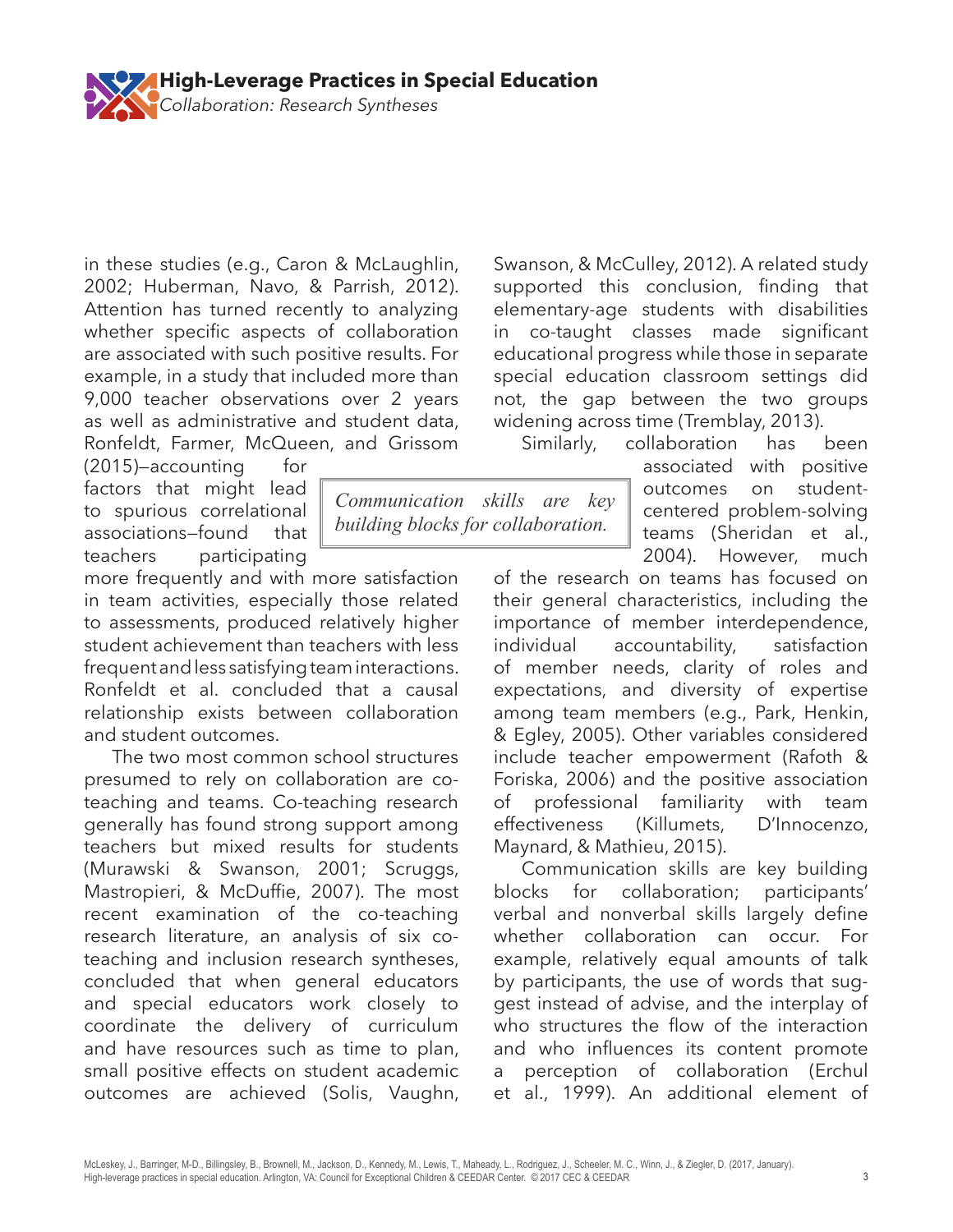

collaboration is trust, and qualitative research indicates that trust is a facilitator for collaboration because it enables participants to communicate clearly, even on topics that might be considered sensitive (Hallam, Smith, Hite, Hite, & Wilcox, 2015).

# *Conclusion*

Collaboration is intuitively appealing but extraordinarily challenging to study using rigorous research designs. Even though some evidence exists to demonstrate the effectiveness of collaboration, much of that evidence consists of case studies, program evaluation, and qualitative research. At this time, only limited rigorous empirical evidence guides practitioners regarding the criteria for assessing the quality of collaboration or for determining whether collaboration has a direct and positive effect on outcomes for students with disabilities.

#### **HLP2 Organize and facilitate effective meetings with professionals and families.**

Teachers lead and participate in a range of meetings (e.g., meetings with families, individualized education program [IEP] teams, individualized family services plan [IFSP] teams, instructional planning) with the purpose of identifying clear, measurable student outcomes and developing instructional and behavioral plans that support these outcomes. They develop a meeting agenda, allocate time to meet the goals of the agenda, and lead in ways that encourage consensus building through positive verbal and nonverbal communication, encouraging the sharing of multiple perspectives, demonstrating active listening, and soliciting feedback.

Special education teachers typically organize, schedule, and lead a variety of meetings, including annual IEP meetings as well as ongoing collaborative meetings essential to instructional planning and progress monitoring. IEP meetings involve both parents and professionals (e.g., general education teachers, fellow special

education teachers, reading specialists, curriculum specialists, principals, other administrators, outside consultants), as well as students with disabilities. IDEA requires that parents be given opportunities for full participation in the development of the IEP. The way in which the IEP meeting is organized and facilitated should ensure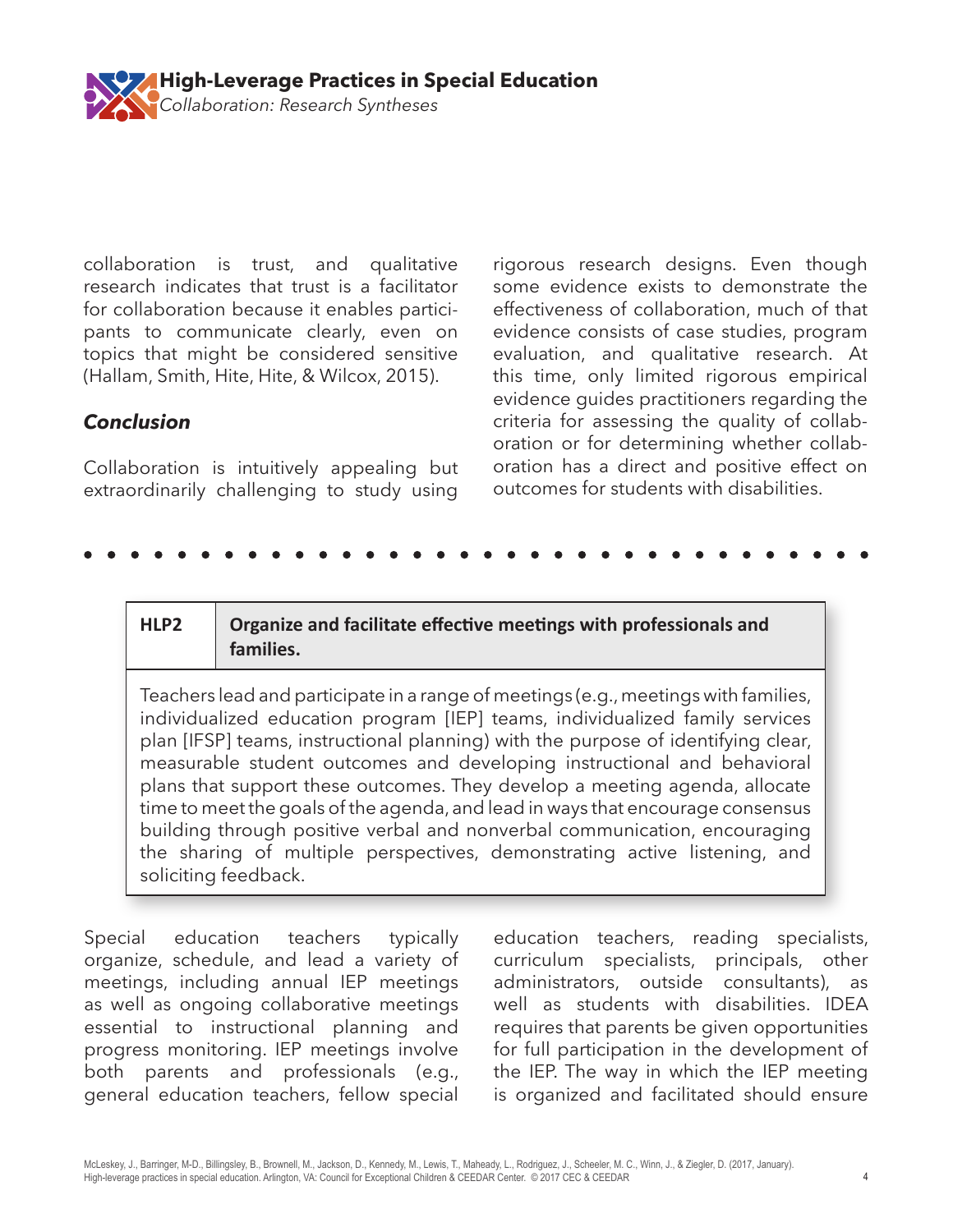

that the family is an equal partner in the development of an appropriate education for the child.

Special education teachers need to facilitate meetings so they run smoothly, involve others as equal participants, and accomplish the goals of the meeting. These tasks require communicating effectively with others, being able discuss aspects of the individual child's program (e.g., explain the rationale behind behavior intervention plans, describe effective practices), and

facilitating consensus among all involved. The partnership principles of equality, choice, voice, reciprocity, praxis, and reflection aid in the development of effective communication skills (Knight, 2007). Using these principles requires specific skills, which may be developed with diligent practice. It may be helpful to solicit feedback from a mentor

or colleague as well as team members to improve one's communication and facilitation skills.

The Council for Exceptional Children's special education Code of Ethics (2015) includes the following principles relating to organizing and facilitating effective meetings:

• Practicing collegially with others who are providing services to individuals with exceptionalities.

• Developing relationships with families based on mutual respect and actively involving families and individuals with exceptionalities in educational decision making. (p. 7)

# *Research and Policy Support*

Collaboration—when teachers work together to diagnose what they need to do, plan and teach interventions, and evaluate their effectiveness—has shown a strong effect

*Collaboration—when teachers work together to diagnose what they need to do, plan and teach interventions, and evaluate their effectiveness—has shown a strong effect size of 0.93 on student achievement. Effective meetings are facilitated by building trust, communicating clearly, listening carefully to others' concerns and opinions* 

size of 0.93 on student achievement (DuFour, 2007; Hattie, 2008). Effective meet Nelson, and Beegle (2004) recommended the aforementioned attitudes and behaviors to promote positive relationships with parents. Further, the association Learning Forward has recommended using problem-solving protocols for teams and individuals who face frustrating

situations (Killion, Harrison, Bryan, & Clifton, 2012). Fortunately, re-searchers have found that these communication behaviors can be learned (Patterson et al., 2012).

Meeting agendas should be planned in a way that invites the sharing of multiple perspectives, involves active listening, and encourages consensus building, while maintaining efficiency. Agendas for formal meetings should be developed and shared in advance; the meeting should be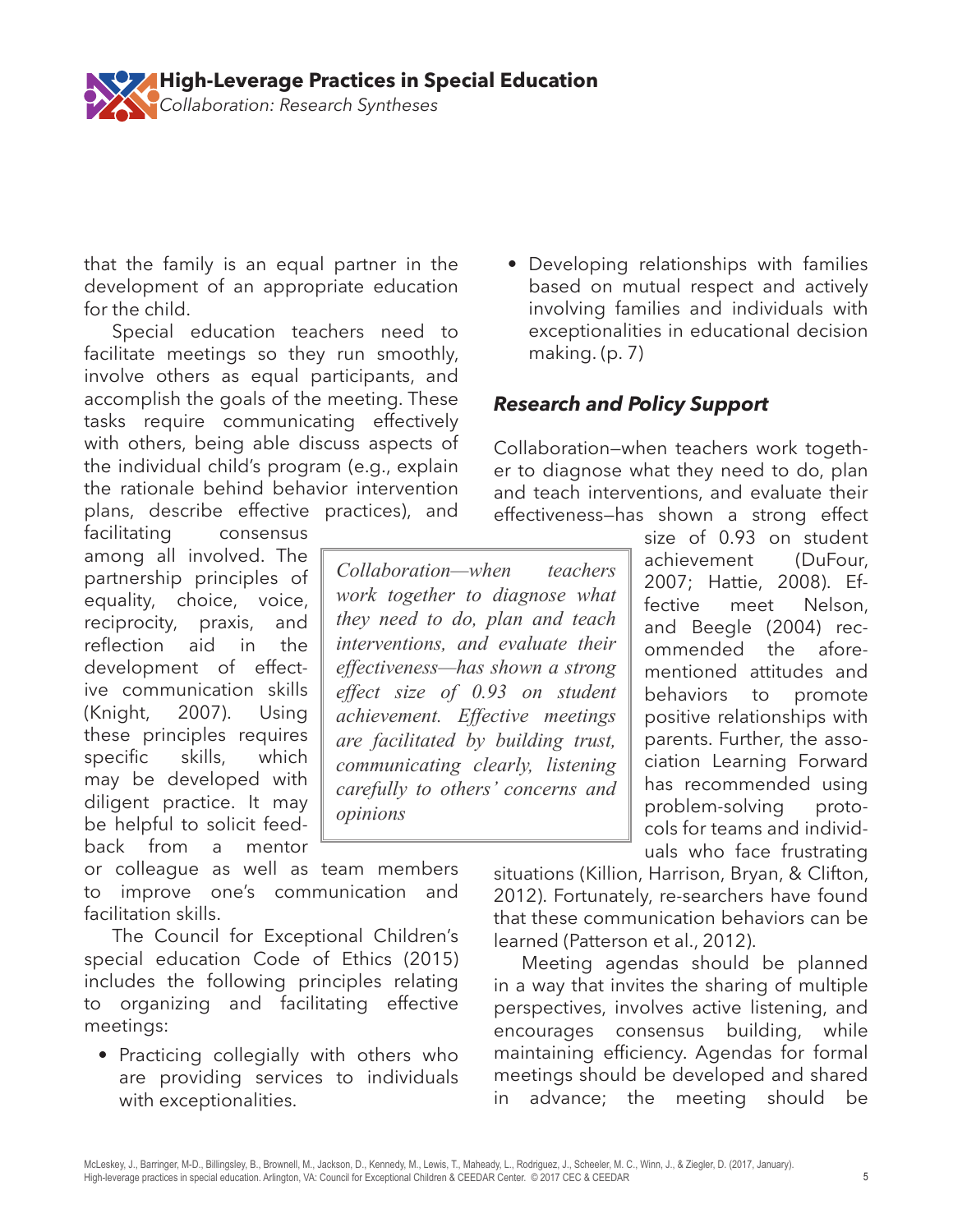

scheduled for an appropriate amount of time given meeting goals and participants invited with sufficient advance notice.

In addition, case law supports the notion that the IEP is the centerpiece of IDEA law and that the student's parents or guardians are considered full and equal partners in its development. Teachers need to understand what is to be accomplished at IEP meetings and to ensure that all requirements are met. It is not appropriate to come to the meeting with a completed IEP, and special educators need to be sure parents have meaningful opportunities to contribute. For example, a translator will need to be available if the parent does not speak English. It also may be important to send information to parents prior to the IEP meeting, so they understand the purpose of the meeting and understand that they will be given opportunities share information about their child and to make suggestions. Sample IEP agendas are available online (e.g., www.PACER. org) and may be provided by a state's department of education or a local director of special education.

Finally, meetings will be more productive if there is trust among participants. Teachers should consider taking steps before meetings to build relationships with professionals and families on an ongoing basis (Billingsley, Brownell, Israel, & Kamman, 2013). At the start of the school year, effective special educators communicate with families via phone, e-mail, or notes home with positive messages about individual children and their accomplishments. At IEP team meet-

ings, special educators should communicate the value of all participants' input, allow time for introductions and celebrations, and discuss meeting outcomes and goals. It is often helpful to briefly discuss ground rules for the meeting (e.g., expectations, norms, community principles). Team members' satisfaction with the process and outcomes of meetings can be improved with goal setting and ongoing feedback, which is referred to as the *social acceptability* of meetings (Reinig, 2003). As special educators are primary communicators in the school regarding students with disabilities, they also should serve as models of respectful communication by using person-first language.

# *Conclusion*

There are two ways to consider the research available on meetings with professionals and families: effectiveness and social acceptability. Although little research is available about organizing and facilitating meetings, evidence does suggest the importance of having clear meeting goals, establishing a meeting agenda, setting expectations, using active listening, and encouraging genuine communication. Research on social acceptability is typically focused on team members' satisfaction (Reinig, 2003). Employing a partnership approach with professionals and parents makes gathering valuable input possible, and makes messages more receivable and meetings more effective (Knight, 2007).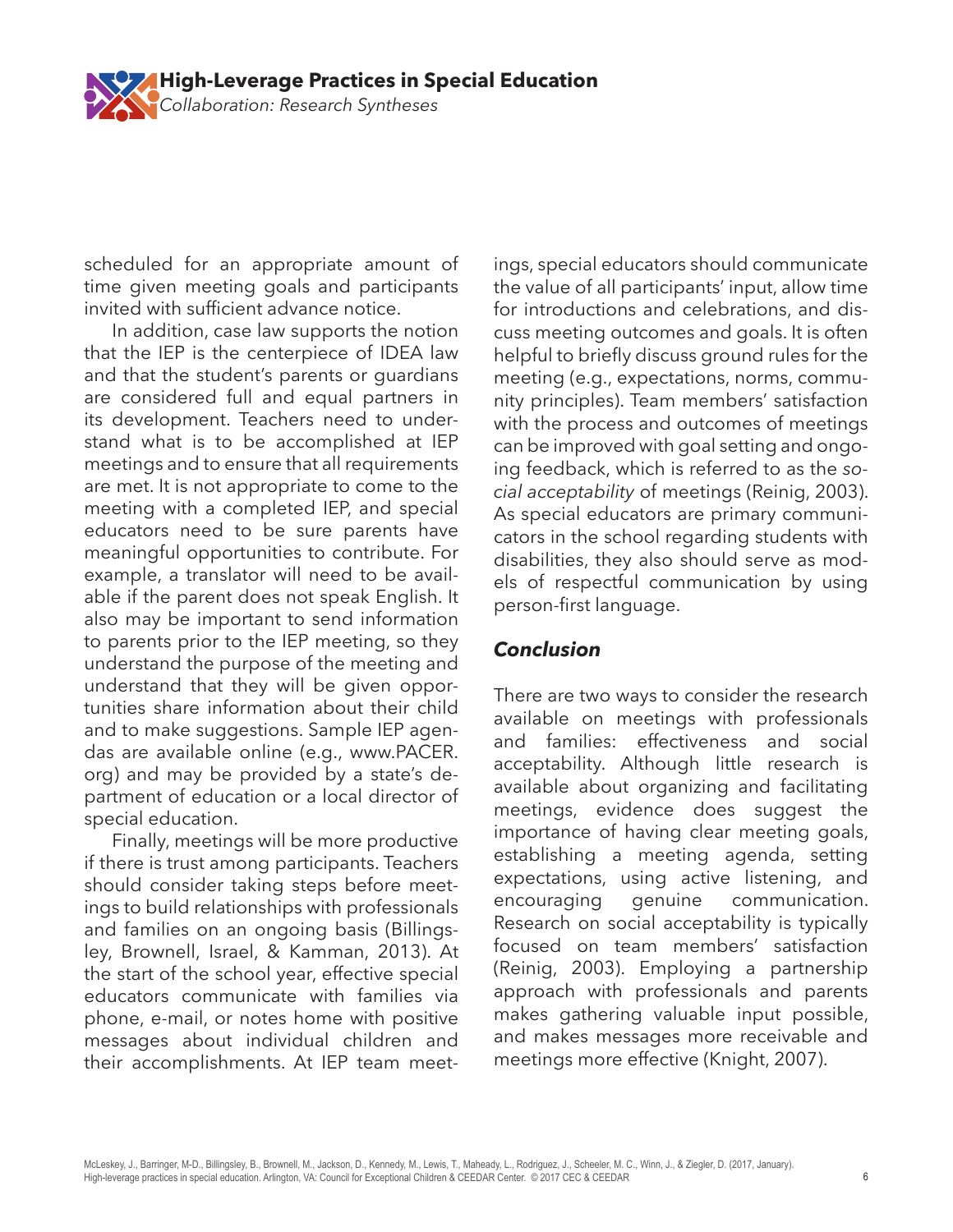

## **HLP3 Collaborate with families to support student learning and secure needed services.**

Teachers collaborate with families about individual children's needs, goals, programs, and progress over time and ensure families are informed about their rights as well as about special education processes (e.g., IEPs, IFSPs). Teachers should respectfully and effectively communicate considering the background, socioeconomic status, language, culture, and priorities of the family. Teachers advocate for resources to help students meet instructional, behavioral, social, and transition goals. In building positive relationships with students, teachers encourage students to self-advocate, with the goal of fostering self-determination over time. Teachers also work with families to self-advocate and support their children's learning.

The importance of collaborating with families to promote participation in educational decision making has been identified as one of the key principles of IDEA (H. R. Turnbull, Stowe, & Huerta, 2007). IDEA provides for specific rights that enable parents to participate as equal members of the IEP team and to be involved in evaluation, placement, and special education and related service decisions. For families to take on such roles and responsibilities, collaboration between professionals and families is necessary. Using effective partnership strategies has been identified as a necessary element of building collaborative relationships.

#### *Family–professional partnerships* have been defined as

a relationship in which families (not just parents) and professionals agree to build on each other's expertise

and resources, as appropriate, for the purpose of making and implementing decisions that will directly benefit students and indirectly benefit other family members and professionals. (A. P. Turnbull, Turnbill, Erwin, Soodak, & Shogren, 2015, p. 161)

Seven principles of effective partnerships have been identified in the literature (see A. P. Turnbull et al., 2015):

- Communication: Teachers and families communicate openly and honestly in a medium that is comfortable for the family.
- Professional competence: Teachers are highly qualified in the area in which they work, continue to learn and grow, and have and communicate high expectations for students and families.
- Respect. Teachers treat families with dignity, honor cultural diversity, and affirm strengths.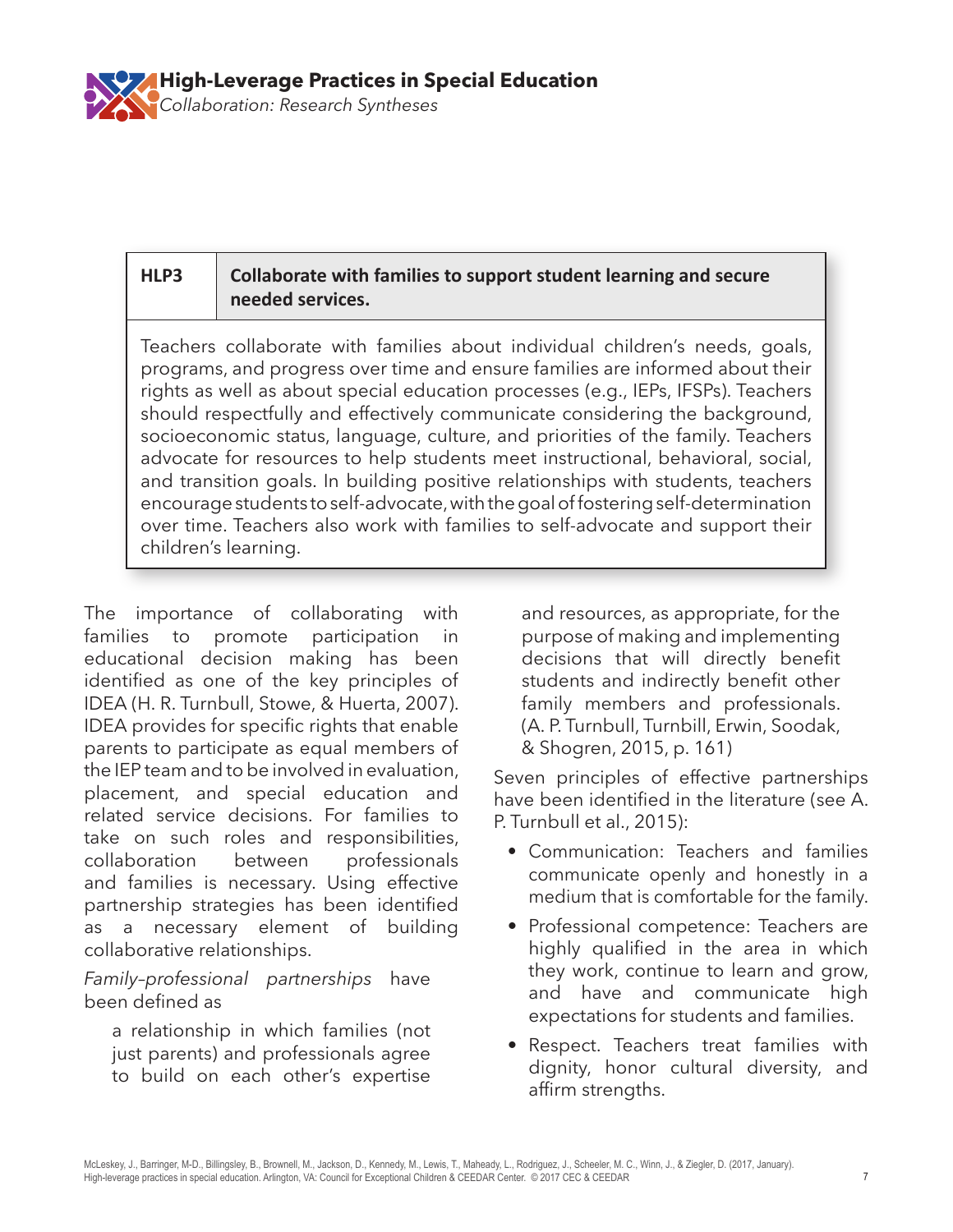

- Commitment: Teachers are available, consistent, and go above and beyond what is expected of them.
- Equality; Teachers recognize the strengths of every member of a team, share power with families, and focus on working together with families.
- Advocacy: Teachers focus on getting to the best solution for the student in partnership with the family.
- Trust: Teachers are reliable and act in the best interest of the student, sharing their vision and actions with the family.

## *Research Support*

Researchers have examined issues related to the process of establishing family– professional partnerships and the effect

of these partnerships on child and family outcomes. This body of research has used multiple methods (i.e., qualitative, quantitative, metaanalytic) to descriptively

and empirically examine the effect of collaboration. Several studies have examined the relationship between family–professional partnerships and family outcomes, finding that parents report less stress, greater family quality of life, and greater satisfaction with education and related services when partnerships are stronger (Burke & Hodapp, 2014; Eskow, Chasson, Mitchell, & Summers, 2015; Neece, Kraemer, & Blacher, 2009; Shogren, McCart, Lyon, & Sailor, 2015).

*When teachers and families effectively collaborate to set goals, children make more gains.*

Researchers also have found that when educators use the principles of effective partnerships, this influences families' perceptions of and engagement in education planning. For example, communicating information in a respectful way—particularly by sharing information about testing results and educational progress using accessible and family-friendly language and mediums (i.e., videos, family portfolios)—leads to greater feelings of parent empowerment (Childre & Chambers, 2005; Klein et al., 2011; Meadan, Thompson, et al., 2009; Thompson, Meadan, Fansler, Alber, & Balogh, 2007). Addressing issues of cultural diversity is also essential (Kalyanpur, Harry, & Skrtic, 2000; Shogren, 2012; Valenzuela & Martin, 2005); using cultural navigators or parent or school liaisons who serve as brokers to promote respect and communication between families and

educators of differing cultural backgrounds leads to increased parent involvement and families perceiving educators as trustworthy and advocating for child outcomes (Balcazar

et al., 2012; Hardin, Mereoiu, Hung, & Roach-Scott, 2009; Howland, Anderson, Smiley, & Abbott, 2006).

There is a significant body of research that suggests that families, with support from teachers and related service professionals, learn and implement various teaching strategies in the home. For example, with regard to supporting positive behavior (and eliminating challenging behavior) in the home, significant child- and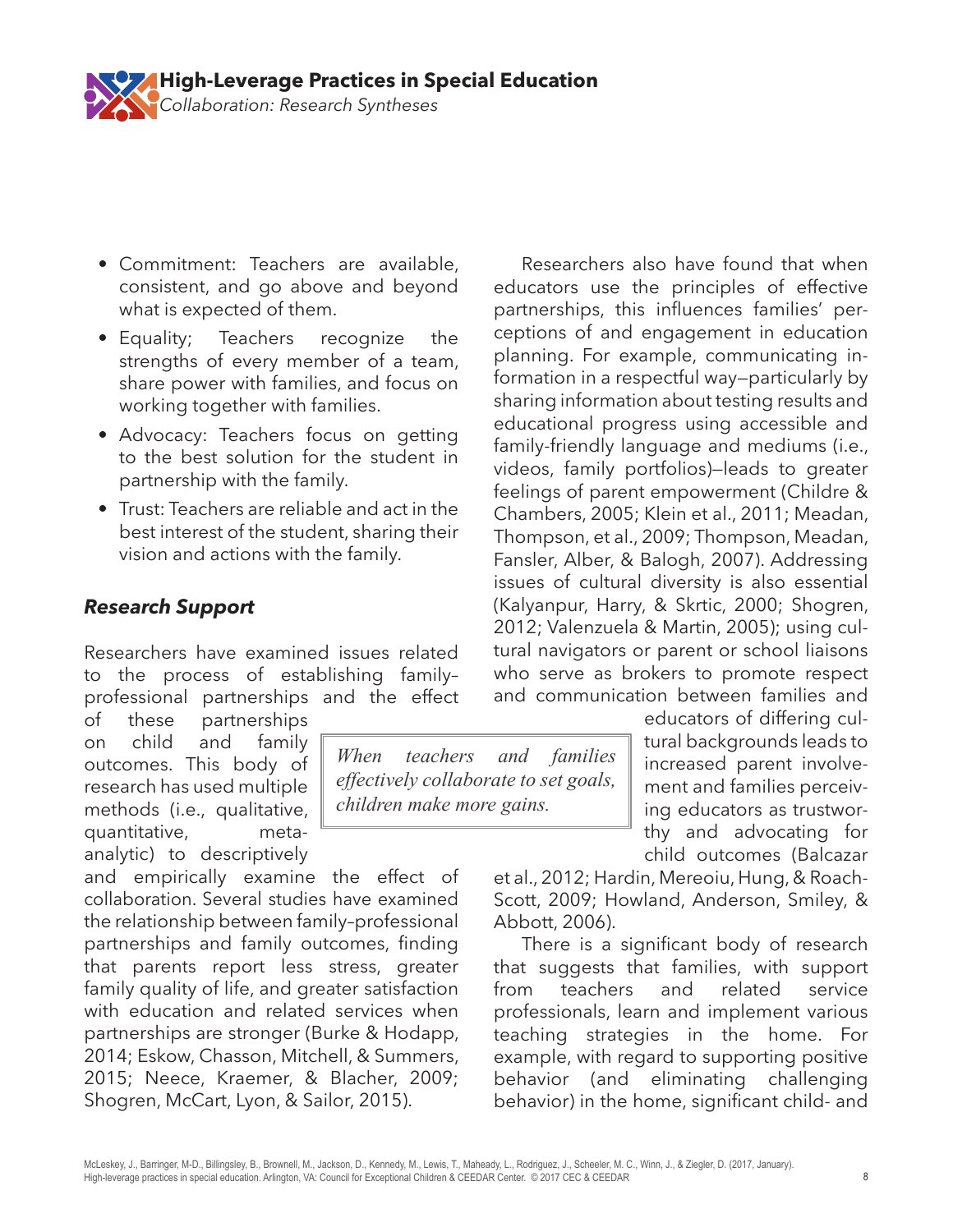

family-level outcomes result when families are provided with culturally responsive training and support that promotes feelings of equality and trust in professionals (Kim, Sheridan, Kwon, & Koziol, 2013; Lucyshyn et al., 2007; McCormick, Cappella, O'Connor, & McClowry, 2013; McLaughlin, Denney, Snyder, & Welsh, 2012; Meadan, Ostrosky, Zaghlawan, & Yu, 2009). Families also play an important role in teaching selfdetermination skills, during early childhood (Brotherson, Cook, Erwin, & Weigel, 2008; Cook, Brotherson, Weigel-Garrey, & Mize, 1996; Erwin et al., 2009; Palmer et al., in press; Summers et al., 2014) and across the lifespan (Shogren, 2012; Shogren, Garnier Villarreal, Dowsett, & Little, 2016; Zhang, 2005). Further, when teachers and families effectively collaborate to set goals, children make more gains in the attainment of goals, which suggests the importance of partnerships in influencing child outcomes (Childre & Chambers, 2005; Palmer et al., in press). Finally, engaging families in transition planning has the potential to affect students' postschool outcomes (Test et al., 2009), and increasing family knowledge influences family expectations for postschool

outcomes (Young, Morgan, Callow-Heusser, & Lindstrom, 2016), which can lead to greater advocacy on the part of families and young adults with disabilities, particularly related to employment (Francis, Gross, Turnbull, & Turnbull, 2013; Francis, Gross, Turnbull, & Parent-Johnson, 2013).

## *Conclusion*

A diverse body of research suggests the positive effect of building collaborative relationships between educators and families using effective partnership principles. These effects include not only improvements in teacher–family relationships and increases in shared decision making, but also childlevel and family-level effects. A clear set of principles that define effective partnerships have emerged from research which emphasize creating trusting partnerships through communication, professional competence, respect, commitment, equality, and advocacy. In implementing these principles, it is essential to honor and respect cultural diversity and differing communication styles and preferences.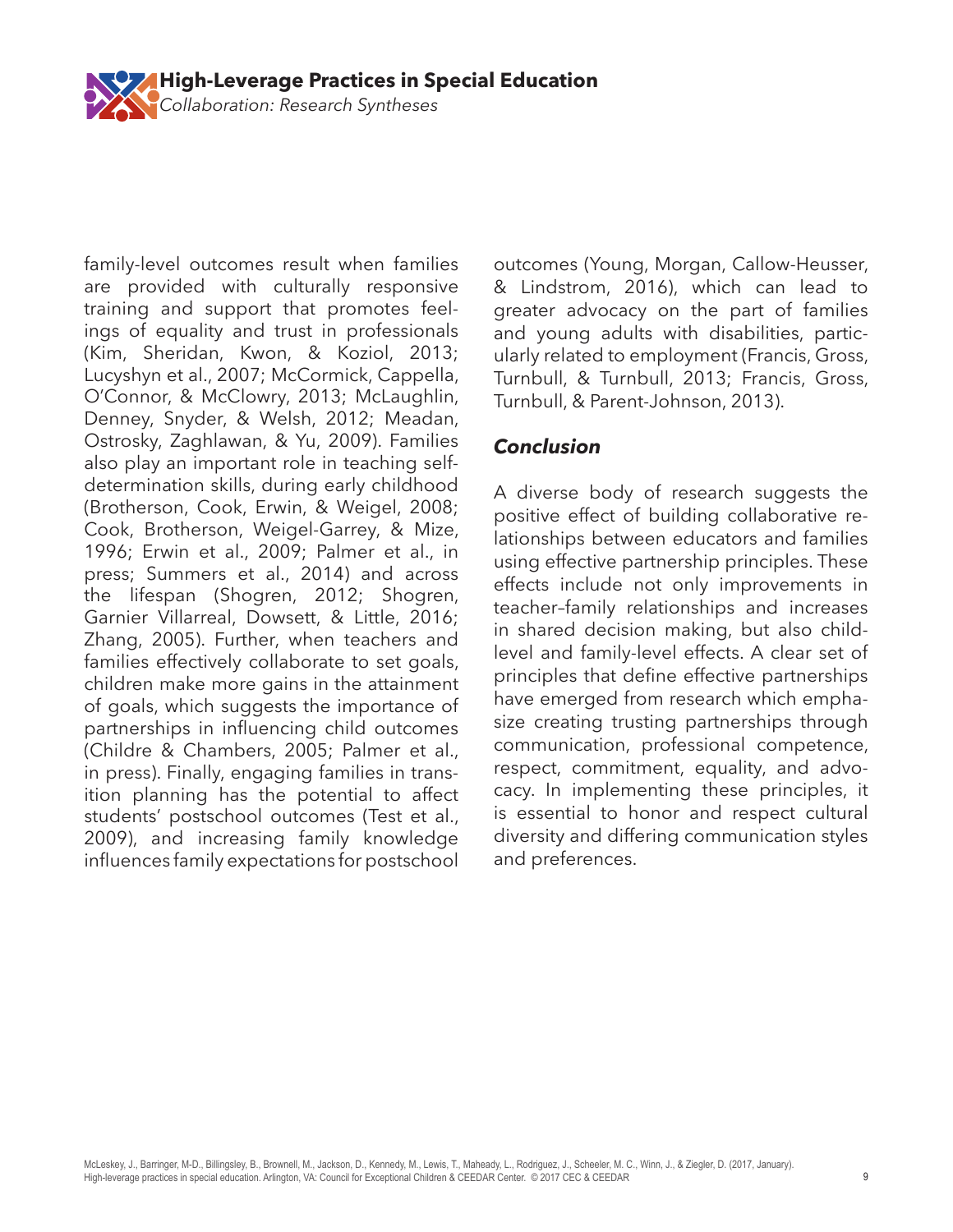

### **References**

- Balcazar, F. E., Taylor-Ritzler, T., Dimpfl, S., Portillo-Peña, N., Guzman, A., Schiff, R., & Murvay, M. (2012). Improving the transition outcomes of low-income minority youth with disabilities. *Exceptionality, 20*, 114–132. doi:10.1080/09362835.20 12.670599
- Billingsley, B. S., Brownell, M. T., Israel, M., & Kamman, M. L. (2013). *A survival guide for new special educators*. San Franciso, CA: Jossey-Bass.
- Blue-Banning, M., Summers, J. A., Frankland, H. C., Nelson, L. L., & Beegle, G. (2004). Dimensions of family and professional partnerships: Constructive guidelines for collaboration. *Exceptional Children, 70*, 167–184. doi:10.1177/001440290407000203
- Burns, M. K., Vanderwood, M. L., & Ruby, S. (2005). Evaluating the readiness of pre-referral intervention teams for use in a problem solving model. *School Psychology Quarterly, 20*, 89–105. doi:10.1521/scpq.20.1.89.64192
- Brotherson, M. J., Cook, C. C., Erwin, E. E., & Weigel, C. J. (2008). Understanding self-determination and families of young children with disabilities in home environments. *Journal of Early Intervention, 31*, 22–43. doi:10.1177/1053815108324445
- Burke, M. M., & Hodapp, R. M. (2014). Relating stress of mothers of children with developmental disabilities to family–school partnerships. *Intellectual and Developmental Disabilities, 52*, 13–23. doi:10.1352/1934-9556-52.1.13
- Caron, E.A. & McLaughlin, M.J. (2002). Indicators of Beacons of Excellence schools: What do they tell us about collaborative practices? *Journal of Educational and Psychological Consultation, 13*, 285–313. doi:10.1207/ S1532768XJEPC1304\_03
- Childre, A., & Chambers, C. R. (2005). Family perceptions of student centered planning and IEP meetings. *Education and Training in Developmental Disabilities, 40*, 217–233.
- Cook, C. C., Brotherson, M. J., Weigel-Garrey, C., & Mize, I. (1996). Homes to support the self-determination of children. In D. J. Sands & M. L. Wehmeyer (Eds.), *Self-determination across the lifespan: Independence and choice for people with disabilities* (pp. 91–110). Baltimore, MD: Brookes.
- Council for Exceptional Children. (2015). *What every special educator must know: Professional ethics & standards* (7th ed.). Arlington, VA: Author.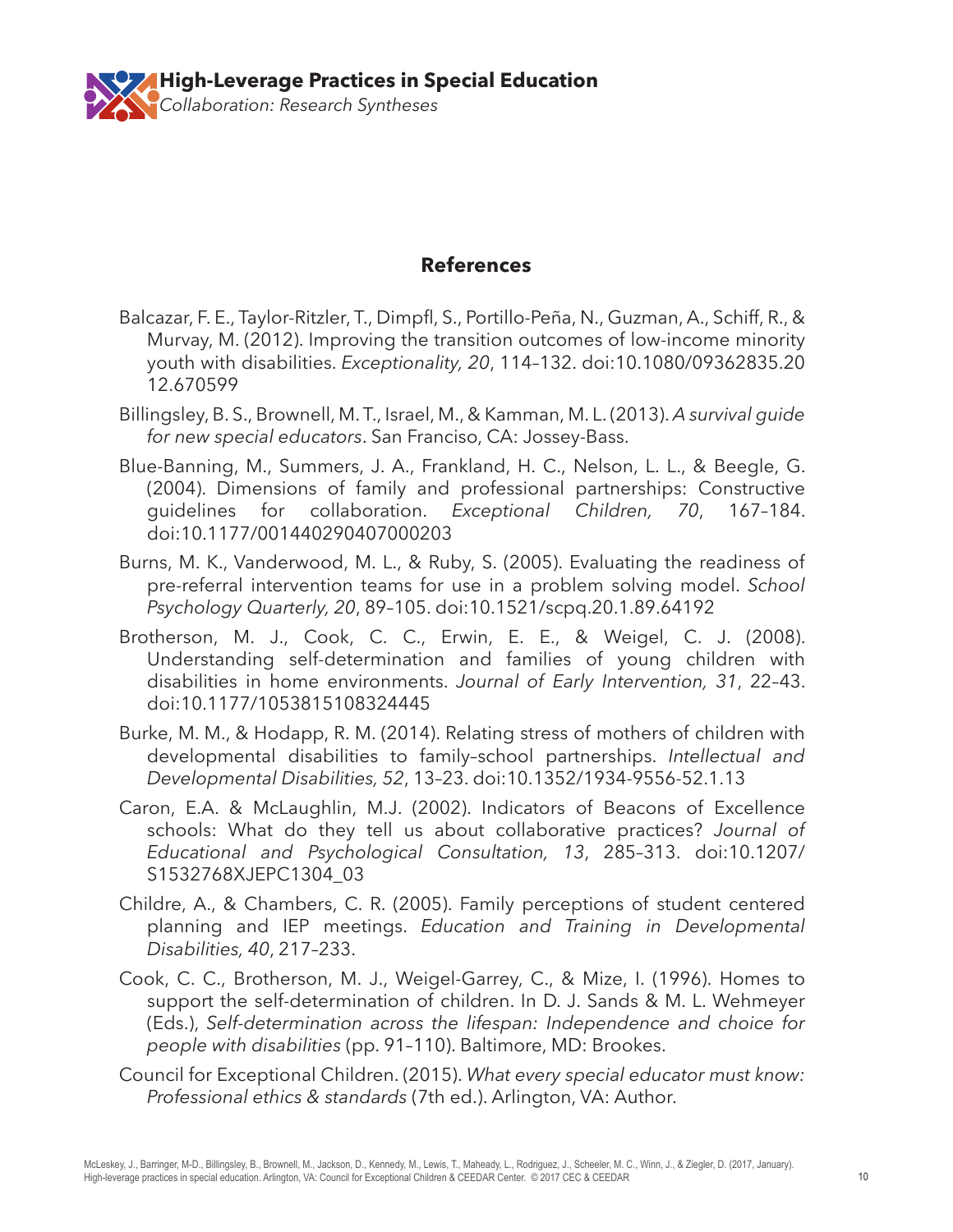

- Covey, S. (2004). *The 7 habits of highly effective people: Powerful lessons in personal change*. New York, NY: Simon & Schuster.
- DuFour, R. (2007). Professional learning communities: A bandwagon, an idea worth considering, or our best hope for high levels of learning? *Middle School Journal, 39*(1), 4–8. doi:10.1080/00940771.2007.11461607
- Erchul, W. P., Sheridan, S. M., Ryan, D. A., Grissom, P. F., Killough, C. E., & Mettler, D. W. (1999). Patterns of relational communication in conjoint behavioral consultation. *School Psychology Quarterly, 14*, 121–147. doi:10.1037/h0089001
- Erwin, E. J., Brotherson, M. J., Palmer, S. B., Cook, C. C., Weigel, C. J., & Summers, J. A. (2009). How to promote self-determination for young children with disabilities: Evidence-based strategies for early childhood practitioners and families. *Young Exceptional Children, 12*, 27–37.
- Eskow, K., Chasson, G., Mitchell, R., & Summers, J. A. (2015). Association between parent-teacher partnership satisfaction and outcomes for children and families with autism. Manuscript submitted for publication.
- Francis, G. L., Gross, J. M. S., Turnbull, A. P., & Turnbull, H. R. (2013). The Family Employment Awareness Training (FEAT): A mixed-method follow-up. *Journal of Vocational Rehabilitation, 39*, 167–181.
- Francis, G. L., Gross, J. M. S., Turnbull, H. R., & Parent-Johnson, W. (2013). Evaluating the effectiveness of the Family Employment Awareness Training in Kansas: A pilot study. *Research and Practice for Persons with Severe Disabilities, 38*, 1–14. doi:10.2511/027494813807046953
- Friend, M., & Cook, L. (2017). *Interactions: Collaboration skills for school professionals* (8th ed.). Upper Saddle River, NJ: Pearson.
- Fullan, M. (2008). *The six secrets of change: What the best leaders do to help their organizations survive and thrive*. San Francisco, CA: Jossey-Bass.
- Hallam, P. R., Smith, H. R., Hite, J. M., Hite, S. J., & Wilcox, B. R. (2015). Trust and collaboration in PLC teams: Teacher relationships, principal support, and collaborative benefits. *NASSP Bulletin, 99*, 193–216. doi:10.1177/0192636515602330
- Hardin, B. J., Mereoiu, M., Hung, H. F., & Roach-Scott, M. (2009). Investigating parent and professional perspectives concerning special education services for preschool Latino children. *Early Childhood Education Journal, 37*, 93–102. doi:10.1007/s10643-009-0336-x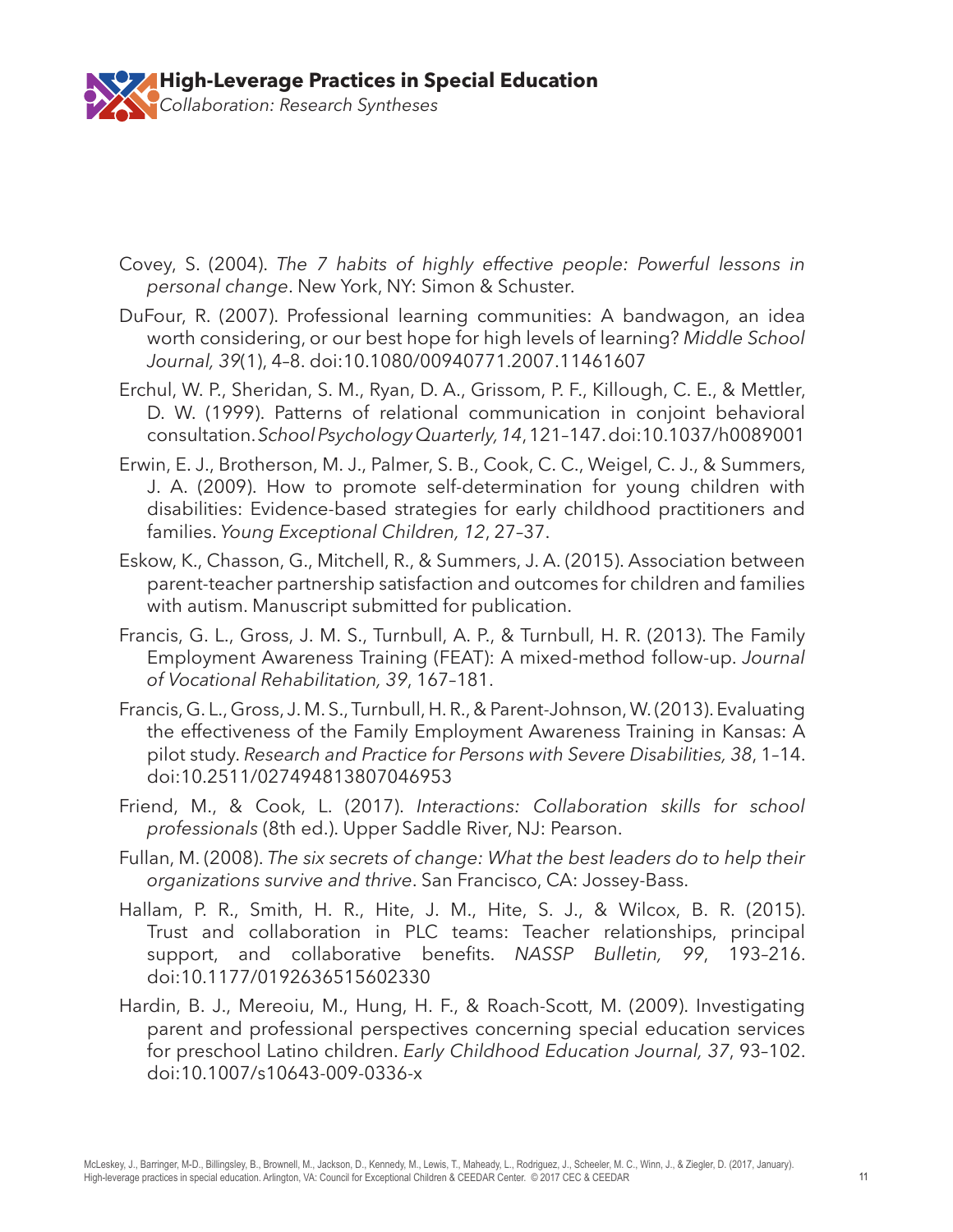

- Hattie, J. (2008). *Visible learning: A synthesis of over 800 meta-analyses relating to achievement*. New York, NY: Routledge.
- Howland, A., Anderson, J. A., Smiley, A. D., & Abbott, D. J. (2006). School liaisons: Bridging the gap between home and school. *School Community Journal, 16*, 47–68.
- Huberman, M., Navo, M., & Parrish, T. (2012). Effective practices in high performing districts serving students in special education. *Journal of Special Education Leadership, 25*(2), 59–71.
- Kalyanpur, M., Harry, B., & Skrtic, T. (2000). Equity and advocacy expectations of culturally diverse families' participation in special education. *International Journal of Disability, Development, and Education, 47*, 119–136. doi:10.1080/713671106
- Killion, J., Harrison, C., Bryan, C., & Clifton, H. (2012). *Coaching matters*. Oxford, OH: Learning Forward.
- Killumets, E., D'Innocenzo, L., Maynard, M. T., & Mathieu, J. E. (2015). A multilevel examination of the impact of team interpersonal processes. *Small Group Research, 46*, 227–259. doi:10.1177/1046496415573631
- Kim, E. M., Sheridan, S. M., Kwon, K., & Koziol, N. (2013). Parent beliefs and children's social-behavioral functioning: The mediating role of parent–teacher relationships. *Journal of School Psychology, 51*, 175–185. doi:10.1016/j. jsp.2013.01.003
- Klein, S., Wynn, K., Ray, L., Demeriez, L., LaBerge, P., Pei, J., & Pierre, C. S. (2011). Information sharing during diagnostic assessments: What is relevant for parents? *Physical & Occupational Therapy in Pediatric, 31*, 120–132. doi:10.31 09/01942638.2010.523450
- Knight, J. (2007). *Instructional coaching: A partnership approach to improving instruction*. Thousand Oaks, CA: Corwin Press.
- Lucyshyn, J. M., Albin, R. W., Horner, R. H., Mann, J. C., Mann, J. A., & Wadsworth, G. (2007). Family implementation of positive behavior support for a child with autism: Longitudinal, single-case, experimental, and descriptive replication and extension. *Journal of Positive Behavior Interventions, 9*, 131–150. doi:10.1 177/10983007070090030201
- McCormick, M. P., Cappella, E., O'Connor, E. E., & McClowry, S. G. (2013). Parent involvement, emotional support, and behavior problems: An ecological approach. *The Elementary School Journal, 114*, 276–300. doi:10.1086/673200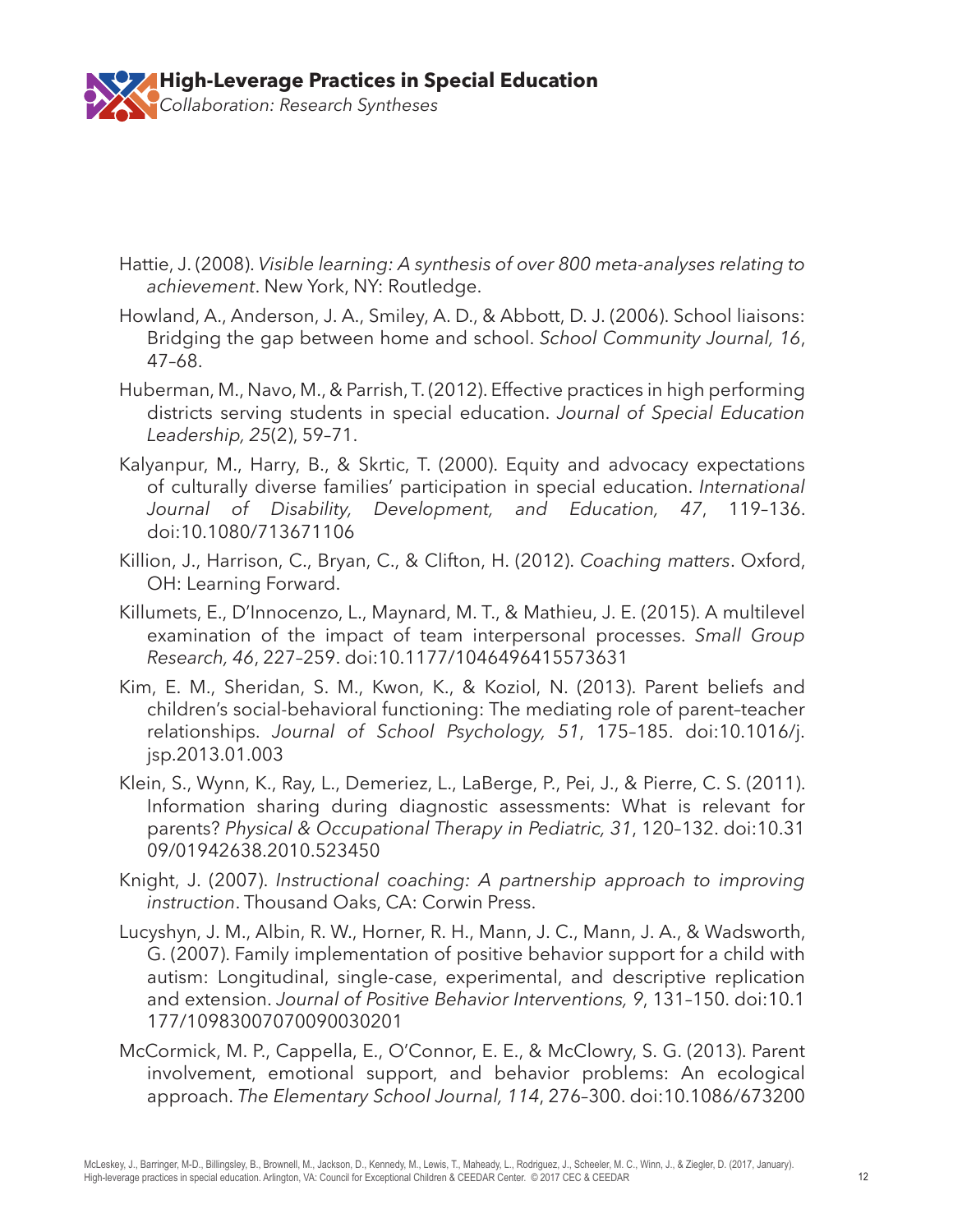

- McLaughlin, T. W., Denney, M. K., Snyder, P. A., & Welsh, J. L. (2012). Behavioral support interventions implemented by families of young children: Examination of contextual fit. *Journal of Positive Behavior Interventions, 14*, 87–97. doi:10.1177/1098300711411305
- Meadan, H., Ostrosky, M. M., Zaghlawan, H. Y., & Yu, S. Y. (2009). Promoting the social and communicative behavior of young children with autism spectrum disorders: A review of parent-implemented intervention studies. *Topics in Early Childhood Special Education, 29*, 90–104. doi:10.1177/0271121409337950
- Meadan, H., Thompson, J. R., Hagiwara, M., Herold, J., Hoekstra, S., & Manser, S. (2009). Evaluating the acceptability and effectiveness of family assessment portfolios. *Education and Training in Developmental Disabilities, 44*, 421–430.
- Murawski, W., & Swanson, H. (2001). A meta-analysis of co-teaching research: Where are the data? *Remedial and Special Education, 22*, 258–267. doi:10.1177/074193250102200501
- Neece, C. L., Kraemer, B. R., & Blacher, J. (2009). Transition satisfaction and family well being among parents of young adults with severe intellectual disability. *Intellectual and Developmental Disabilities, 47*, 31–43. doi:10.1352/2009.47: 31-43
- Palmer, S. B., Summers, J. A., Brotherson, M. J., Erwin, E. J., Maude, S. P., Haines, S. J., & Stroup-Rentier, V. L. (in press). Foundations for self-determination in early childhood intervention: Fidelity, feasibility, and outcomes. *Journal of Early Intervention*.
- Park, S., Henkin, A. B., & Egley, R. (2005). Teacher team commitment, teamwork and trust: Exploring associations. *Journal of Educational Administration, 43*, 462–479. doi:10.1108/09578230510615233
- Patterson, K., Grenny, J., McMillan, R., & Switzler, A. (2012). *Crucial conversations*. New York, NY: McGraw-Hill.
- Rafoth, M. A., & Foriska, T. (2006). Administrator participation in promoting effective problem-solving teams. *Remedial and Special Education, 27*, 130–135. doi:10. 1177/07419325060270030101
- Reina, D. S., & Reina, M. L. (2006). *Trust and betrayal in the workplace: Building effective relationships in your organization*. (2nd ed.) San Francisco, CA: Berrett-Koeler.
- Reinig, B. A. (2003). Toward an understanding of satisfaction with the process and outcomes of teamwork. *Journal of Management Information Systems, 19*, 65–83.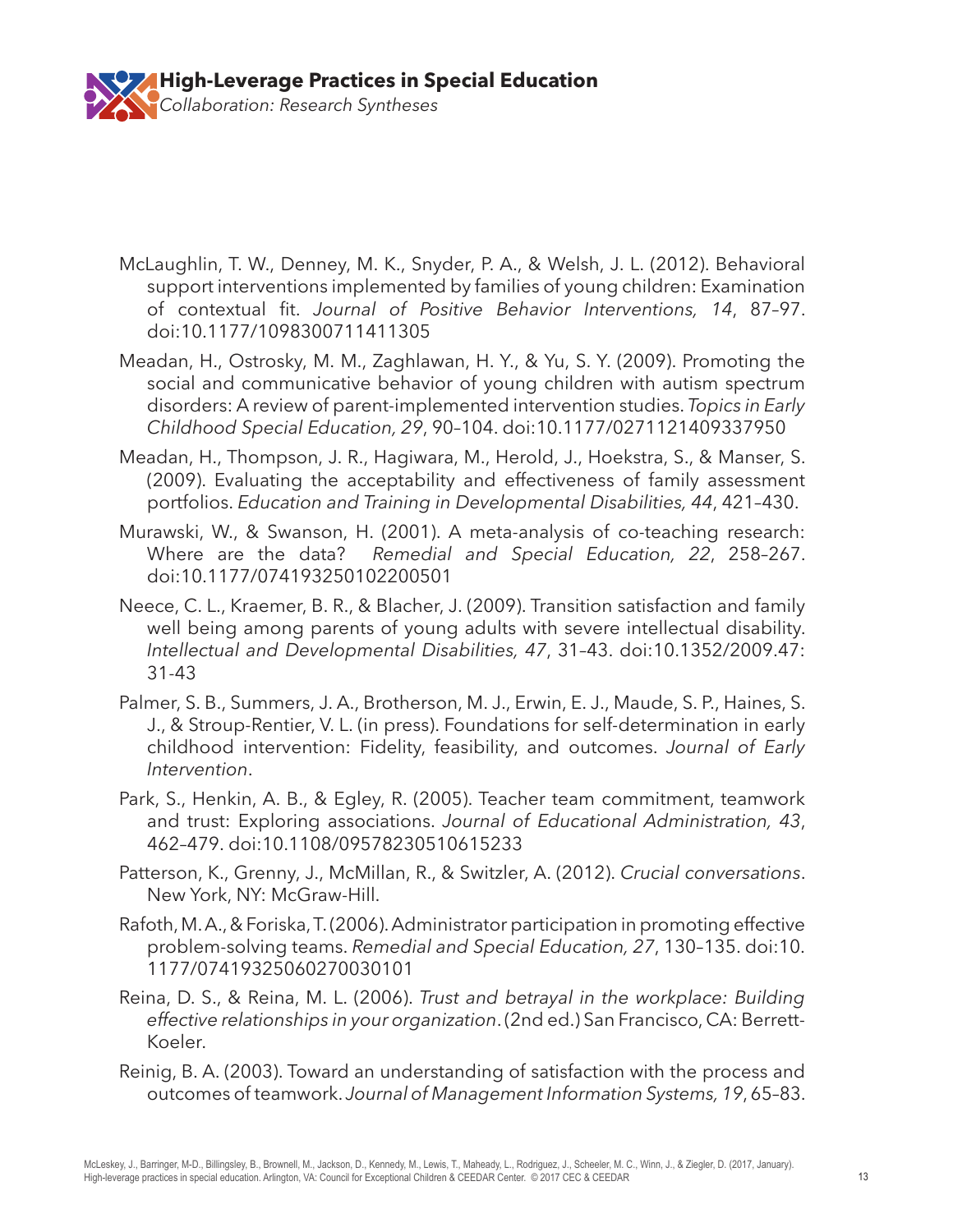

- Ronfeldt, M., Farmer, S. O., McQueen, K., & Grissom, J. A. (2015). Teacher collaboration in instructional teams and student achievement. *American Educational Research Journal, 52*, 475–514. doi:10.3102/0002831215585562
- Scruggs, T. E., Mastropieri, M. A., & McDuffie, K. A. (2007). Co-teaching in inclusive classrooms: A metasynthesis of qualitative research. *Exceptional Children, 73*, 392–416. doi:10.1177/001440290707300401
- Sheridan, S. M., Erchul, W. P., Brown, M. S., Dowd, S. E., Warnes, E. D., Marti, D. C., … Eagle, J. W. (2004). Perceptions of helpfulness in conjoint behavioral consultation: Congruence and agreement between teachers and parents. *School Psychology Quarterly, 19*, 121–140. doi:10.1521/scpq.19.2.121.33308
- Shogren, K. A. (2012). Hispanic mothers' perceptions of self-determination. *Research and Practice for Persons with Severe Disabilities, 37*, 170–184. doi:10.2511/027494812804153561
- Shogren, K. A., Garnier Villarreal, M., Dowsett, C., & Little, T. D. (2016). Exploring student, family, and school predictors of self-determination using NLTS2 data. *Career Development and Transition for Exceptional Individuals, 37*, 23–33. doi:10.1177/2165143414546685
- Shogren, K. A., McCart, A., Lyon, K. J., & Sailor, W. (2015). All means all: Building knowledge for inclusive schoolwide transformation. *Research and Practice for Persons with Severe Disabilities, 40*, 173–191. doi:10.1177/1540796915586191
- Solis, M., Vaughn, S., Swanson, E., & McCulley, L. (2012). Collaborative models of instruction: The empirical foundations of inclusion and co-teaching. *Psychology in the Schools, 49*, 498–510. doi:10.1002/pits.21606
- Summers, J. A., Brotherson, M. J., Erwin, E. J., Maude, S. P., Palmer, S. B., Haines, S. J., … Zheng, Y. Z. (2014). Family reflections on the foundations of selfdetermination in early childhood. *Inclusion, 2*, 175–194. doi:10.1352/2326- 6988-2.03.175
- Test, D. W., Mazzotti, V. L., Mustian, A. L., Fowler, C. H., Kortering, L., & Kohler, P. (2009). Evidence-based secondary transition predictors for improving postschool outcomes for students with disabilities. *Career Development for Exceptional Individuals, 32*, 160–181. doi:10.1177/0885728809346960
- Thompson, J. R., Meadan, H., Fansler, K. W., Alber, S. B., & Balogh, P. A. (2007). Family assessment portfolios: A new way to jumpstart family/ school collaboration. *TEACHING Exceptional Children, 39*(6), 19–25. doi:10.1177/004005990703900603